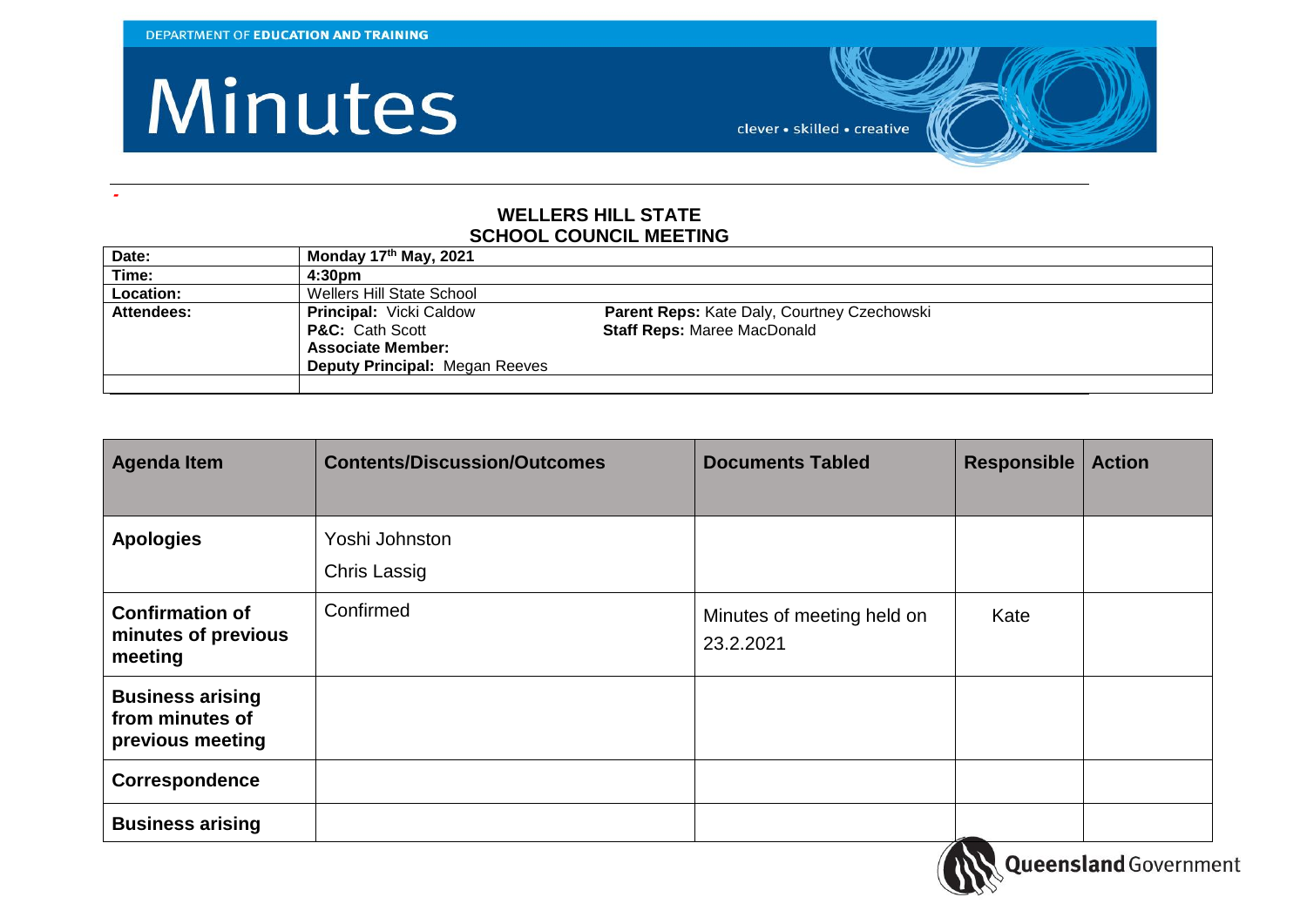# Minutes

clever • skilled • creative

| from the<br>correspondence |                                                                                                                                                                                                                                                                                                                                                                                                        |                                                           |  |
|----------------------------|--------------------------------------------------------------------------------------------------------------------------------------------------------------------------------------------------------------------------------------------------------------------------------------------------------------------------------------------------------------------------------------------------------|-----------------------------------------------------------|--|
| <b>Reports</b>             |                                                                                                                                                                                                                                                                                                                                                                                                        |                                                           |  |
| <b>Motions on notice</b>   |                                                                                                                                                                                                                                                                                                                                                                                                        |                                                           |  |
| <b>General business</b>    | Membership<br>Vicki suggested that one staff member and one<br>parent rep stay on for another term to provide<br>some continuity.<br><b>Enrolment data</b><br>Day 8 - 834 students; Currently 839 students<br><b>Budget update</b><br>\$435,000 Will change because each term<br>budget is around staffing<br>Safety net for TRS - put in a submission for<br>hardship because in the red due to covid |                                                           |  |
|                            | <b>ACE and ACJ</b>                                                                                                                                                                                                                                                                                                                                                                                     | Staffing Proposal 2021-2023                               |  |
|                            | <b>Transition policy</b><br>Staffing proposal and transition policy                                                                                                                                                                                                                                                                                                                                    | <b>Transition to Australian</b>                           |  |
|                            |                                                                                                                                                                                                                                                                                                                                                                                                        | <b>Curriculum English Policy</b>                          |  |
|                            | A-E English data and targets                                                                                                                                                                                                                                                                                                                                                                           | Learning Pathways Brochure<br>Summary of data and targets |  |
|                            | <b>Moderation policy</b>                                                                                                                                                                                                                                                                                                                                                                               | <b>Moderation booklet</b>                                 |  |
|                            | Explanation of 'Before; After; After; End'                                                                                                                                                                                                                                                                                                                                                             |                                                           |  |
|                            | process<br>Communication Framework (including emails)                                                                                                                                                                                                                                                                                                                                                  |                                                           |  |

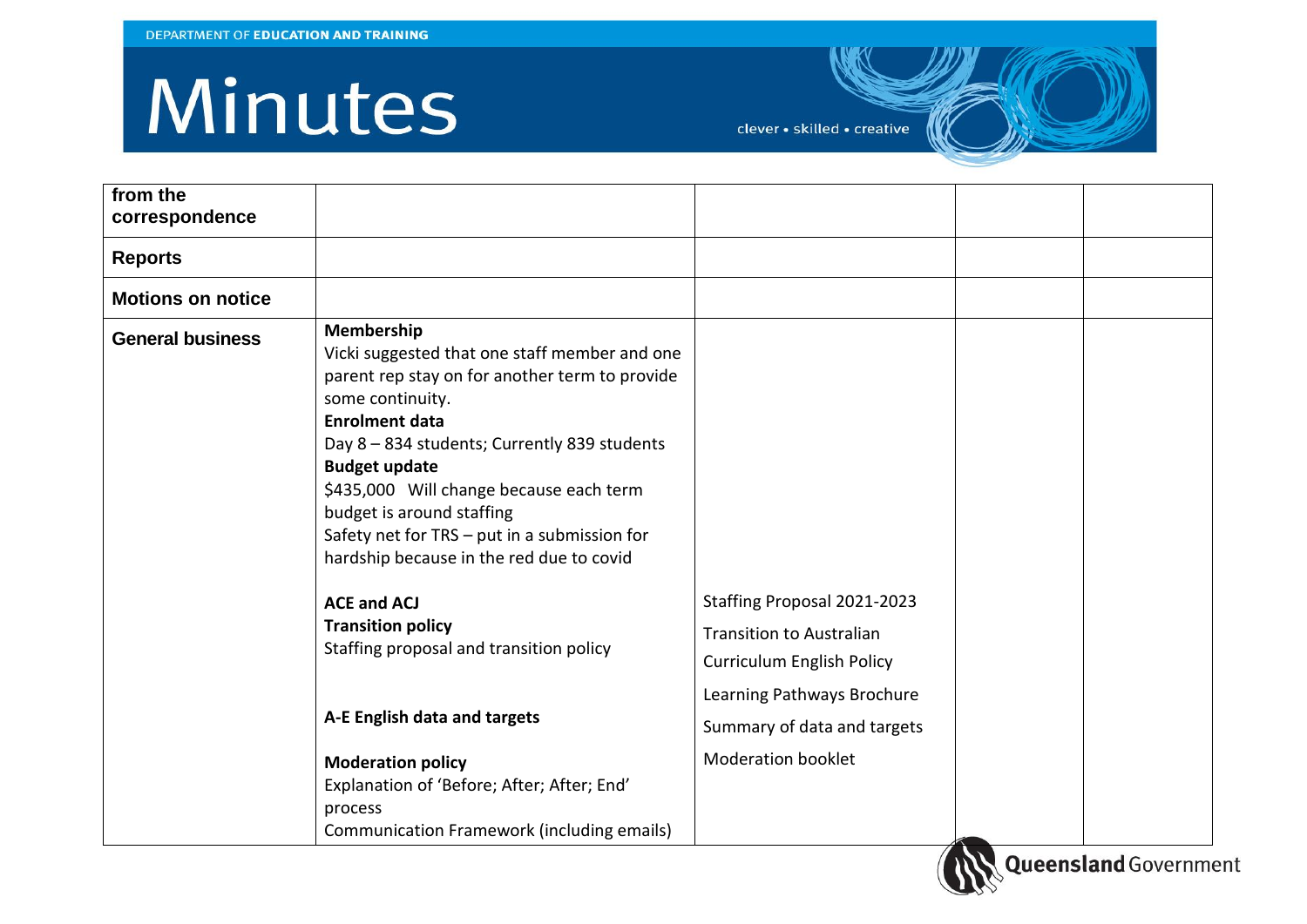## Minutes

clever · skilled · creative

| <b>Collegial engagement model</b>                | <b>Collegial Engagement</b> |       |  |
|--------------------------------------------------|-----------------------------|-------|--|
| Model which gets passed through LCC;             | Framework 2021              |       |  |
| feedback to teachers                             |                             |       |  |
|                                                  |                             |       |  |
| <b>Data Inquiry Cycle</b>                        | Poster                      |       |  |
| Using data to inform planning and teaching       |                             |       |  |
| Professional Learning Plan                       |                             |       |  |
|                                                  |                             |       |  |
| Homework Club - State Government Initiative      |                             |       |  |
| Only offers 24 places for the entire school      |                             |       |  |
| population                                       |                             |       |  |
|                                                  |                             |       |  |
| <b>Code of Conduct for Parents</b>               |                             |       |  |
|                                                  |                             |       |  |
|                                                  |                             |       |  |
| Concert Concept - Symphony Under the Stars       |                             |       |  |
| Quote is \$7000; propose that the process to     |                             | Megan |  |
| apply for a grant is started and then ask P&C to |                             |       |  |
| top up the difference.                           |                             |       |  |
|                                                  |                             |       |  |
|                                                  |                             |       |  |
|                                                  |                             |       |  |
|                                                  |                             |       |  |
|                                                  |                             |       |  |
|                                                  |                             |       |  |
|                                                  |                             |       |  |
|                                                  |                             |       |  |
|                                                  |                             |       |  |
|                                                  |                             |       |  |